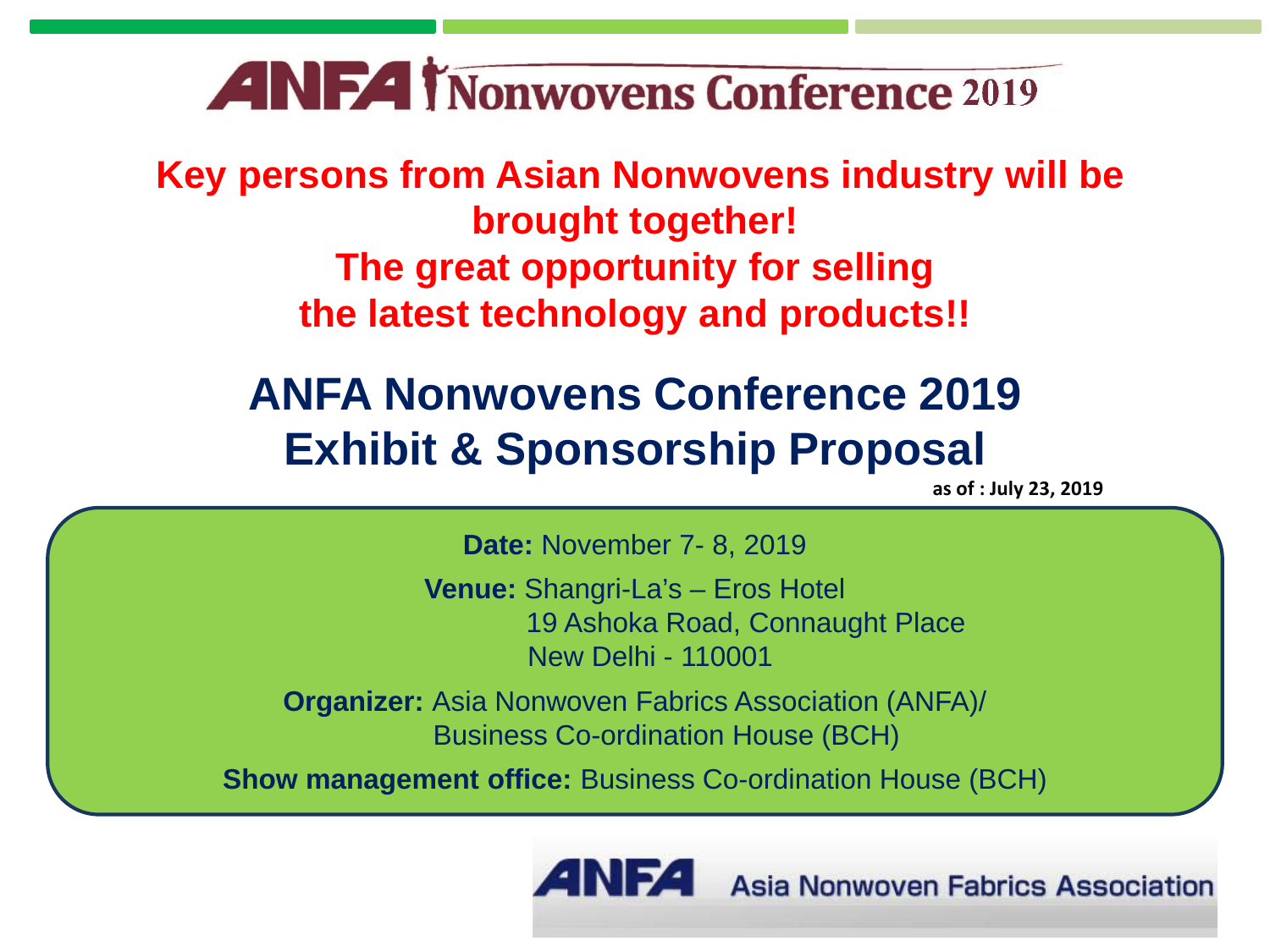# **A VERY GOOD CHANCE TO MARKET YOUR OFFERINGS TO ASIA'S KEY PERSONS OF THE NONWOVENS INDUSTRY!**

At ANFA Nonwovens Conference 2019, we are expecting visits by key persons of nonwovens business representing Asia, that is, over 100 people from India and over 75 people from overseas.

In addition, we are planning to hold sessions by speakers from China, India, Korea, Japan and Taiwan, where economies are rapidly growing.

So, we would like your company to exploit this valuable opportunity to the fullest expert for your business matching. For that purpose, we prepared booth exhibit plans, so that you can communicate and have business meetings with visitors, and provide an exhibitor presentation onsite.

We would appreciate it if your company could consider participating for expanding sales and public relations tool.

*Asia Nonwoven Fabrics Association (ANFA)*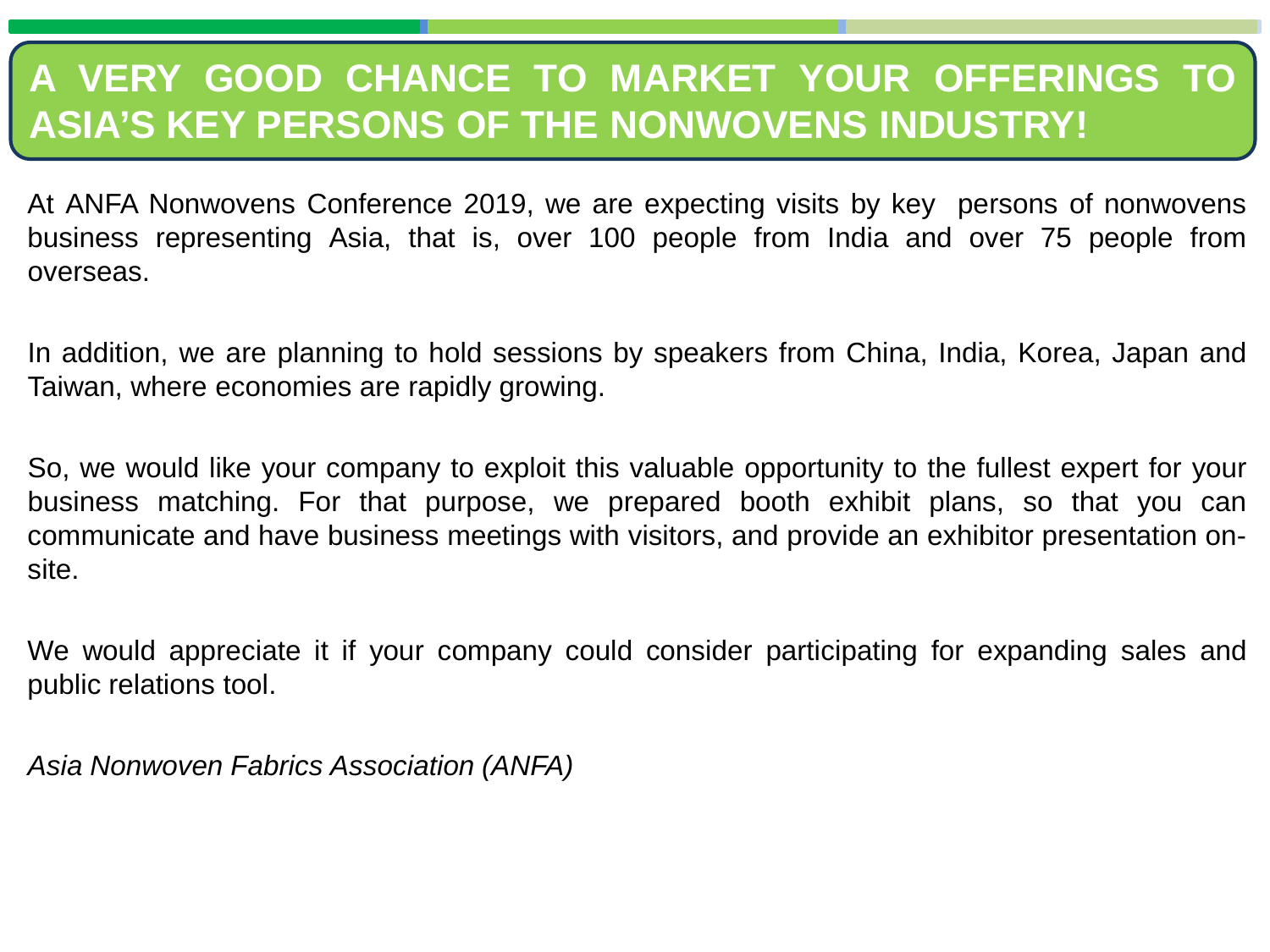### **THE ASIAN NONWOVENS INDUSTRY WILL GET TOGETHER AT ONE PLACE! ANFA NONWOVENS CONFERENCE 2019 OUTLINE**

- Date: November 7-8, 2019
- Venue: Shangri-La's –Eros Hotel, 19 Ashoka Road, Connaught Place New Delhi 110001
- Organizer: Asia Nonwoven Fabrics Association (ANFA) / Business Co-Ordination House (BCH)
- Show management office: Business Co-Ordination House (BCH)
- Contents: Conference, Conference Dinner & Cocktail, Exhibition
- Supported by: ANNA (All Nippon Nonwovens Association), CNTA (China Nonwovens Technical Association), EDANA (European Disposable and Nonwovens Association), HKNA (Hong Kong Nonwovens Association), INDA (INDA (Association of the Nonwoven Fabrics Industry), INWA (Indonesian Nonwoven Association), KNIC (Korea Nonwoven Industry Cooperative), TNFIA (Taiwan Nonwoven Fabrics Industry Association)

Asia Nonwoven Fabrics Association (ANFA) is the only international trade association, which represents the nonwovens industry in Asia. ANFA has its headquarter in Japan and branch office in Taiwan, China, Korea, Hong Kong, and India. There are member companies from Thailand, Indonesia, Pakistan, Turkey, and Malaysia.

#### Activities:

- 1.To organize an international nonwovens exhibition called "ANEX" which is to be held in the Asian region every three years.
- 2.To plan and carry out technical seminars to be held in the Asian region.
- 3.To exchange information and opinion about various issues related to nonwovens which are important and necessary for the Members mutually.
- 4.To exchange information and opinion with INDA in U.S.A. and EDANA in Europe about various issues which involve such regions and Asia.
- 5.To plan and carry out such other events and activities as may be determined as desirable for the ANFA.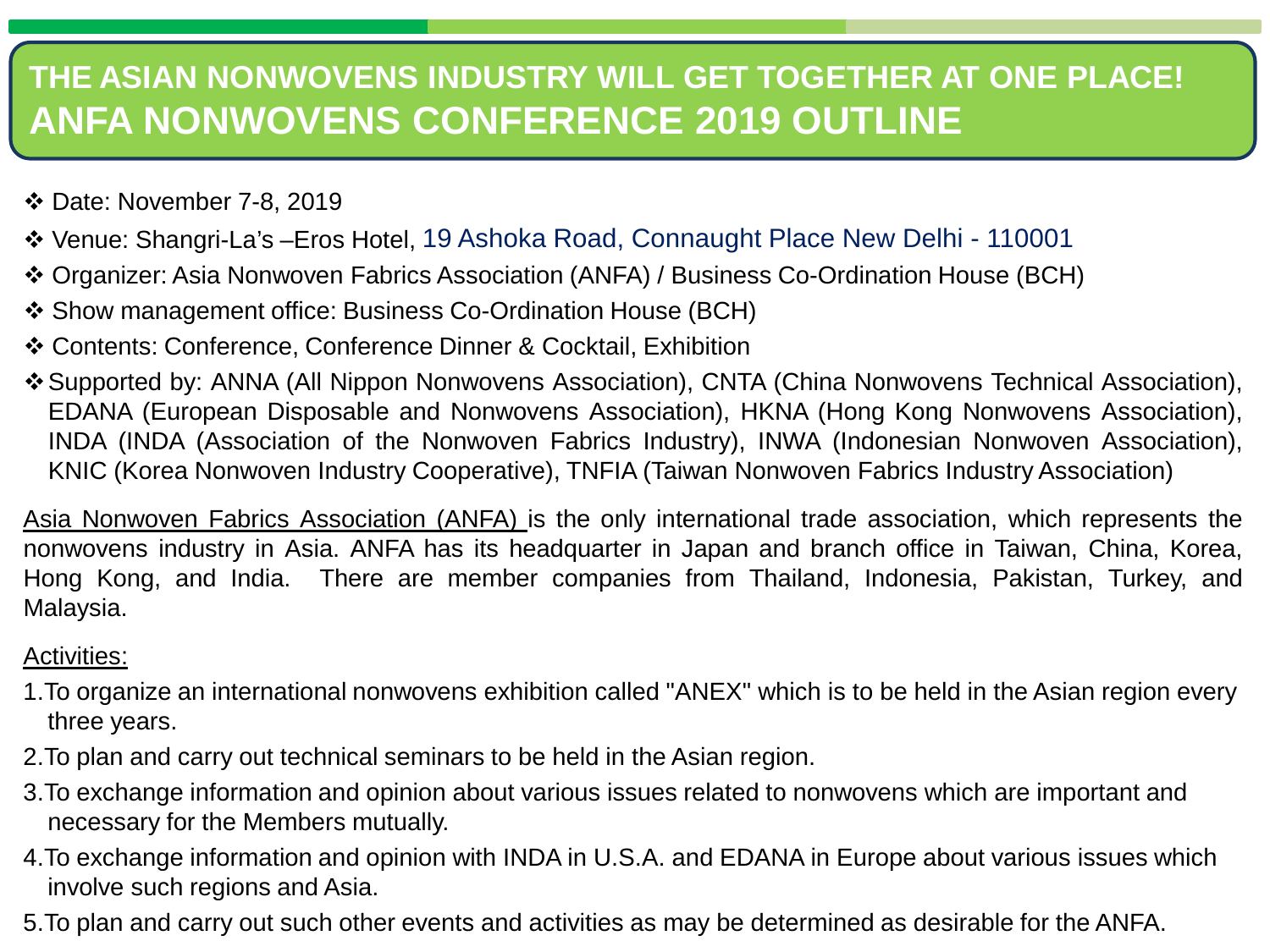# **YOU CAN EXPERIENCE THE TOP LEVEL BUSINESS MATCHING IN THE ASIAN NONWOVENS INDUSTRY**

**Targeted visitor:** Top buyers of Asia's nonwovens industry

#### **Exhibit category**

#### NONWOVEN ROLL GOODS BY APPLICATION:

Clothing/interlinings and padding materials, Protective clothing, Home furnishing/interiors, Household, Leather, Filter, Automotive, Building, Civil engineering (geotextiles), Agriculture/ horticulture, Wipes, Medical, Hygiene/body care, Filtration, Electronics, Other industrial uses

#### **RAW MATERIALS FOR NONWOVENS:**

Fibers and filaments, Binders/adhesives, Other chemicals, Superabsorbants, Films, Others

#### $\div$  **NONWOVENS PRODUCTION MACHINERY:**

- Drylaid: Chemical-bonded, Thermal-bonded, Needle-punched, Spunlaced, Spunbonded, Meltblown, Others
- Wetlaid
- Airlaid
- Composites

#### **AUXILIARY EQUIPMENT FOR NONWOVENS PRODUCTION**

Converting machinery, Testing devices, Other equipment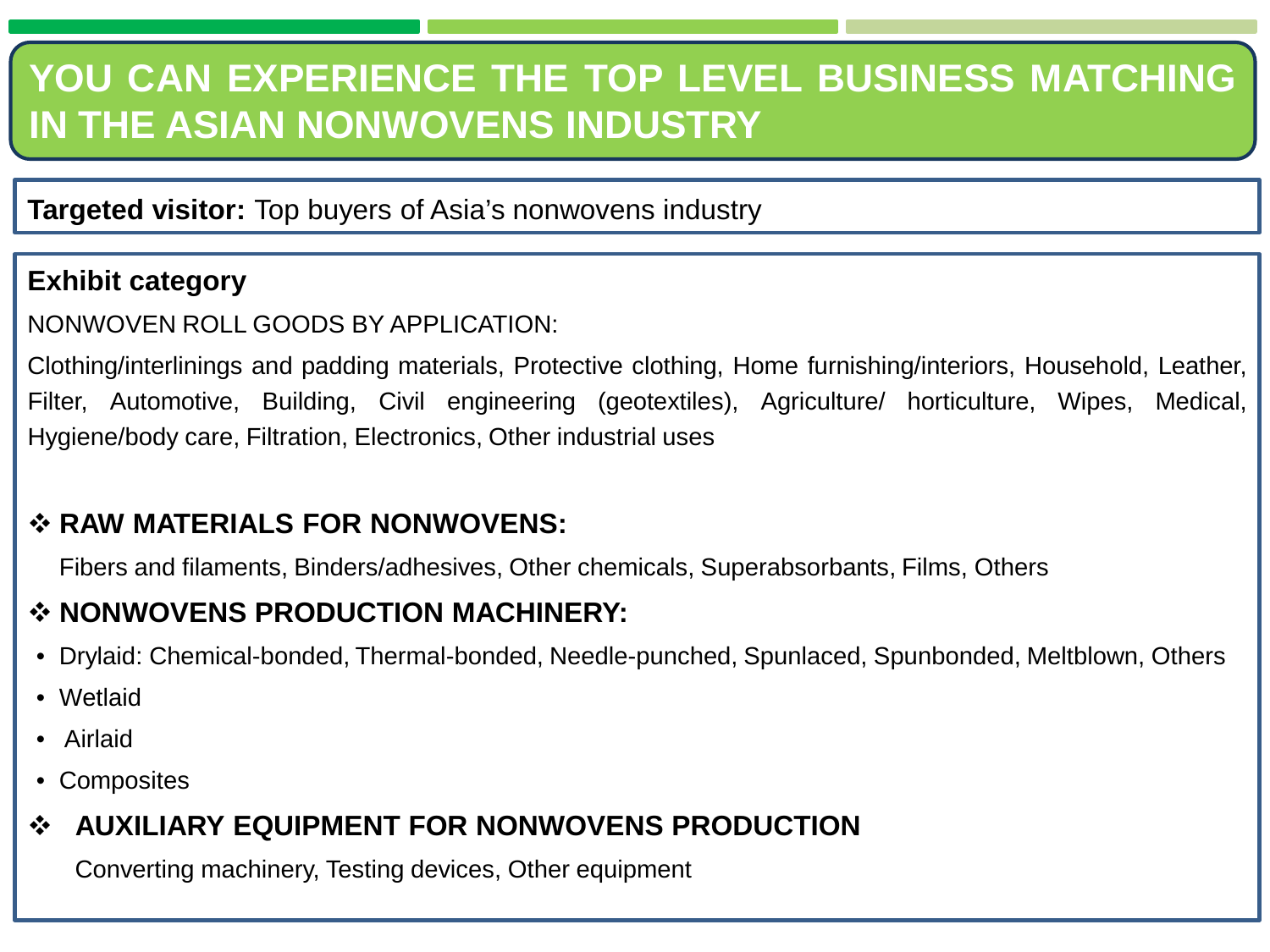## **ANFA NONWOVENS CONFERENCE 2019 SCHEDULE**

#### **☆** November 7

- 09:00 18:30 Exhibition
- 10:00 17:30 ANFA Nonwovens Conference 2019
- 18:30 21:30 Conference Dinner 7 Cocktail

#### **November 8**

- 09:00 16:00 Exhibition
- 09:00 12:30 ANFA Nonwovens Conference 2019
- 13:00 16:00 Product Presentations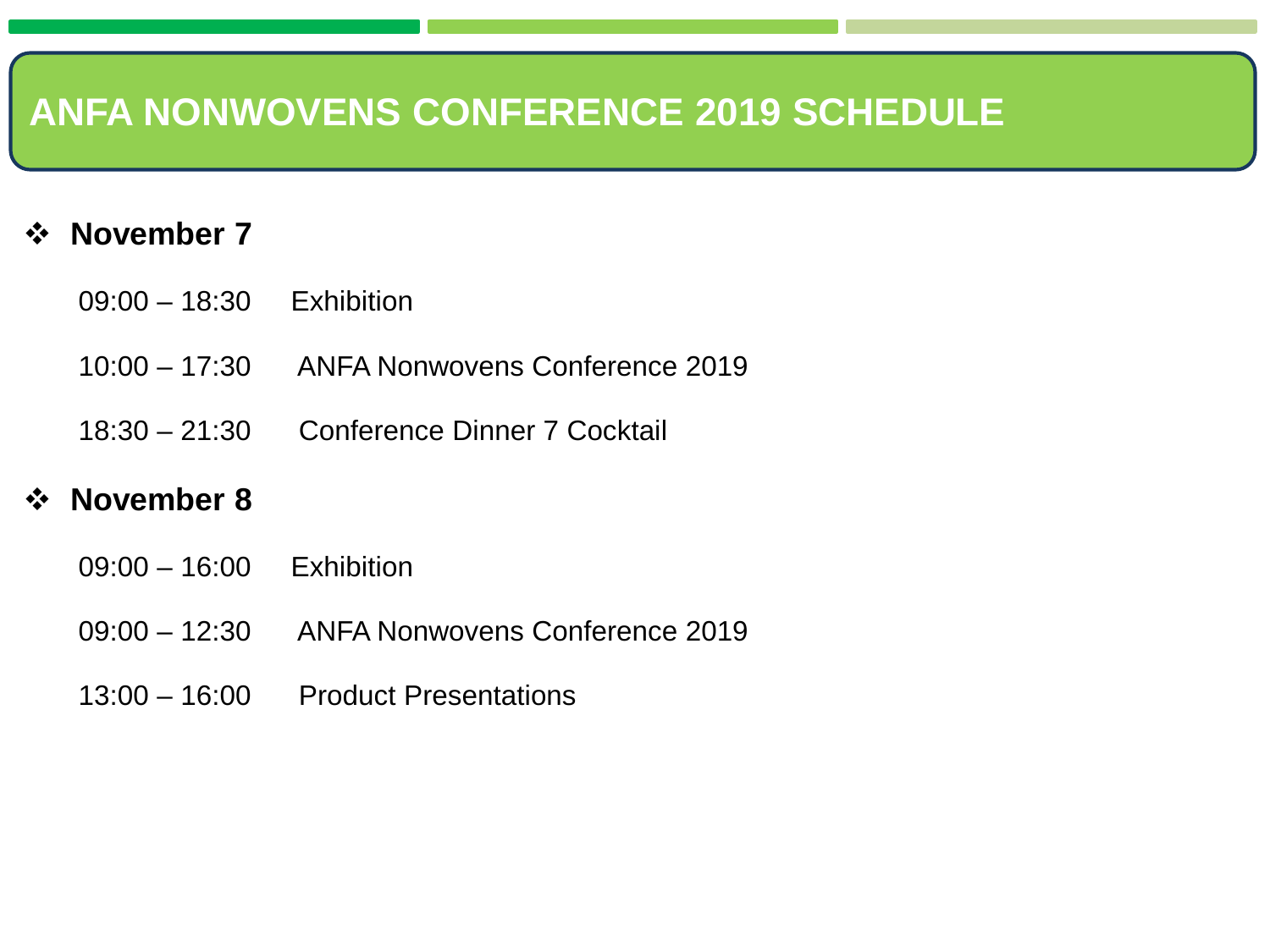### Floor Plan: Shangri-La's-Eros Hotel (Ballroom)



Booked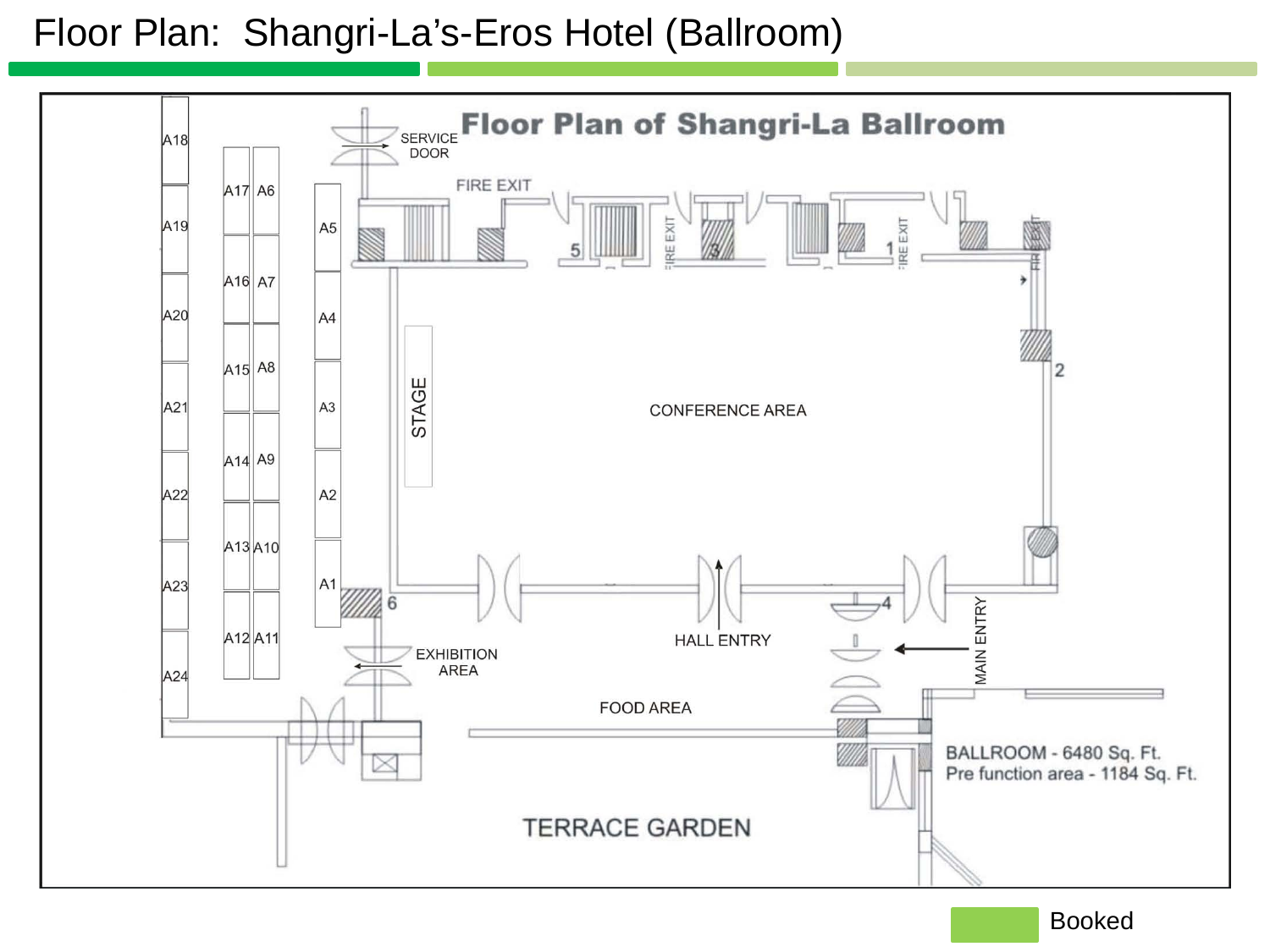## Booth Plan

**2 Booths 1 Booth**  INR 1,50,000 INR 75,000 (USD 2,206)**COMPANY NAME** (USD 1,103) **COMPANY NAME** 2240 mm 2240 mm 3000 mm 3000 mm Table 2 760 mm 760 mm  $6000 \overline{mm}$ **Exhibit Table**  $3000$  mm 1000 mm Exhibit Table (Stock Space Inside)  $1000$  mm (Stock Space Inside)

#### **Please Note:**

Table Top Area - 3m<sup>2</sup> (1 Booth)

Display Table Size – 6 Feet x 2.5 Feet

Each Booth area will be equipped with 2 chairs, 2 spotlights and a light point.



**Please fill the exhibitor form to be an exhibitor at the event.**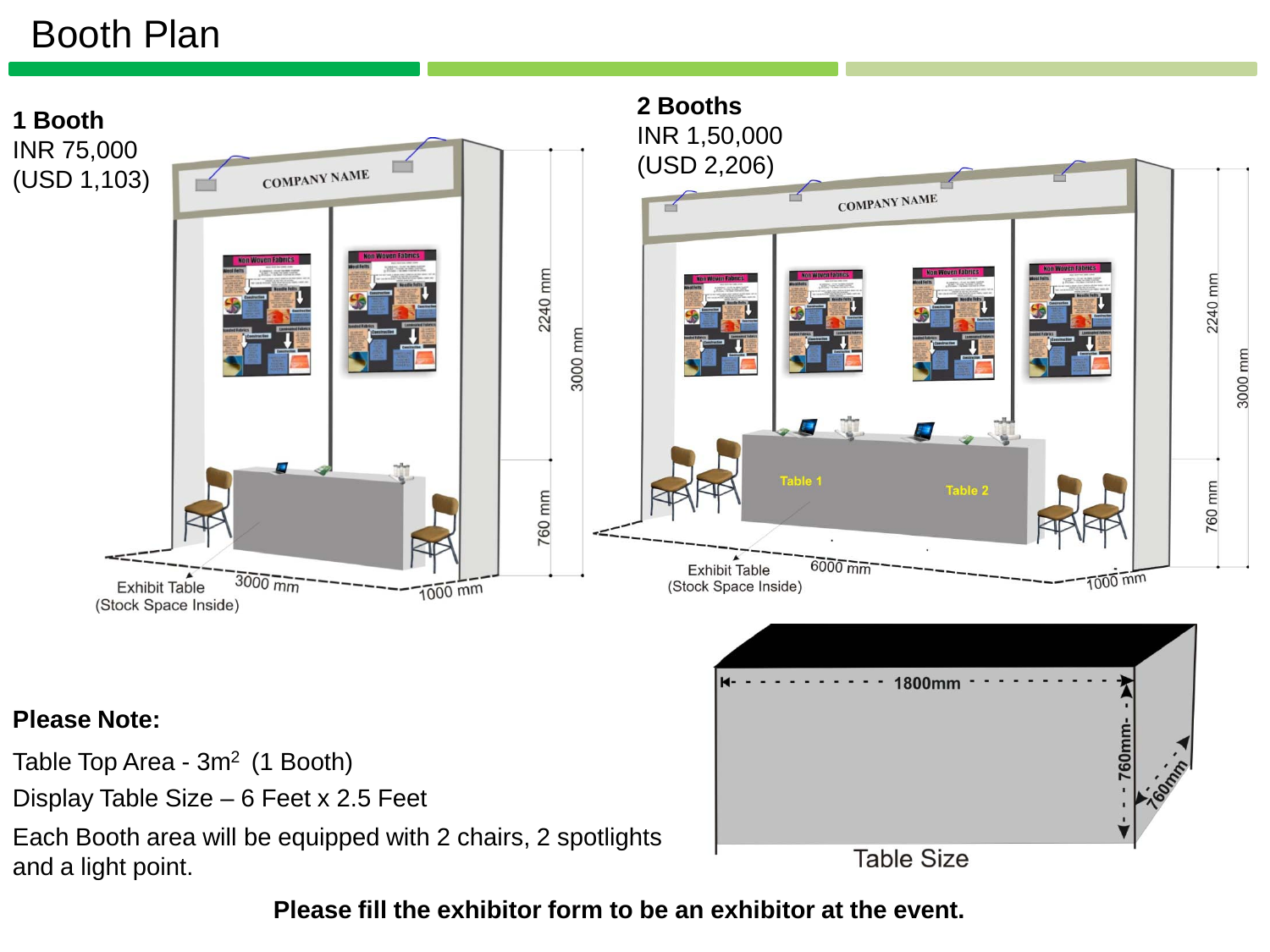## Sponsorship Opportunities

| <b>Platinum Sponsor</b>                                                                                                                                                                                                                                                                                                                                                                                                                                                                                                                                                                                                                                                                         | <b>Gold Sponsor</b>                                                                                                                                                                                                                                                                                                                                                                                                                                                                                                                                                                            | <b>Silver Sponsor</b>                                                                                                                                                                                                                                                                                    |
|-------------------------------------------------------------------------------------------------------------------------------------------------------------------------------------------------------------------------------------------------------------------------------------------------------------------------------------------------------------------------------------------------------------------------------------------------------------------------------------------------------------------------------------------------------------------------------------------------------------------------------------------------------------------------------------------------|------------------------------------------------------------------------------------------------------------------------------------------------------------------------------------------------------------------------------------------------------------------------------------------------------------------------------------------------------------------------------------------------------------------------------------------------------------------------------------------------------------------------------------------------------------------------------------------------|----------------------------------------------------------------------------------------------------------------------------------------------------------------------------------------------------------------------------------------------------------------------------------------------------------|
| • Logo to be featured on the Backdrop<br>Logo to be featured on branding<br>outside the Conference Venue<br>• Logo to be featured in the printed<br>materials of conference<br>• Acknowledgement in the website<br>acknowledgement<br>$\bullet$ Due<br>the  <br>-in<br>inaugural address<br>• Promotional Literature of Company to<br>be included in delegate kit<br>• Stall Space of 6 Square meter<br>• Speaking slot in the conference<br>• Conference program to<br>have<br>a<br>complimentary<br>full<br>page<br>advertisement<br>• A senior official of the company to<br>present mementos during one of the<br>sessions to the panellists/speakers<br>• 15 minute product promotion slot | • Logo to be featured with the<br><b>Backdrop</b><br>• Logo to be featured on branding<br>outside the Conference Venue<br>• Logo to be featured in the printed<br>materials of conference<br>• Acknowledgement in the website<br>• Due acknowledgement in the<br>inaugural address<br>• Promotional<br>Literature<br><b>of</b><br>be included<br>Company to<br>in I<br>delegate kit<br>• Stall space of 3 Square meter<br>• A senior official of the company to<br>present mementos during one of<br>sessions<br>the<br>the<br>to<br>panellists/speakers<br>• 15 minute product promotion slot | • Logo to be featured with<br>the Backdrop<br>• Logo to be featured<br>on<br>branding<br>outside<br>the<br><b>Conference Venue</b><br>• Logo to be featured in the<br>materials<br>printed<br>0f<br>conference<br>• Acknowledgement in the<br>website<br>Due acknowledgement in<br>the inaugural address |
| INR 500,000 (USD 7,353)                                                                                                                                                                                                                                                                                                                                                                                                                                                                                                                                                                                                                                                                         | INR 300,000 (USD 4,412)                                                                                                                                                                                                                                                                                                                                                                                                                                                                                                                                                                        | INR 100,000 (USD 1,470)                                                                                                                                                                                                                                                                                  |

**Please fill the sponsorship form to be a sponsor at the event.**